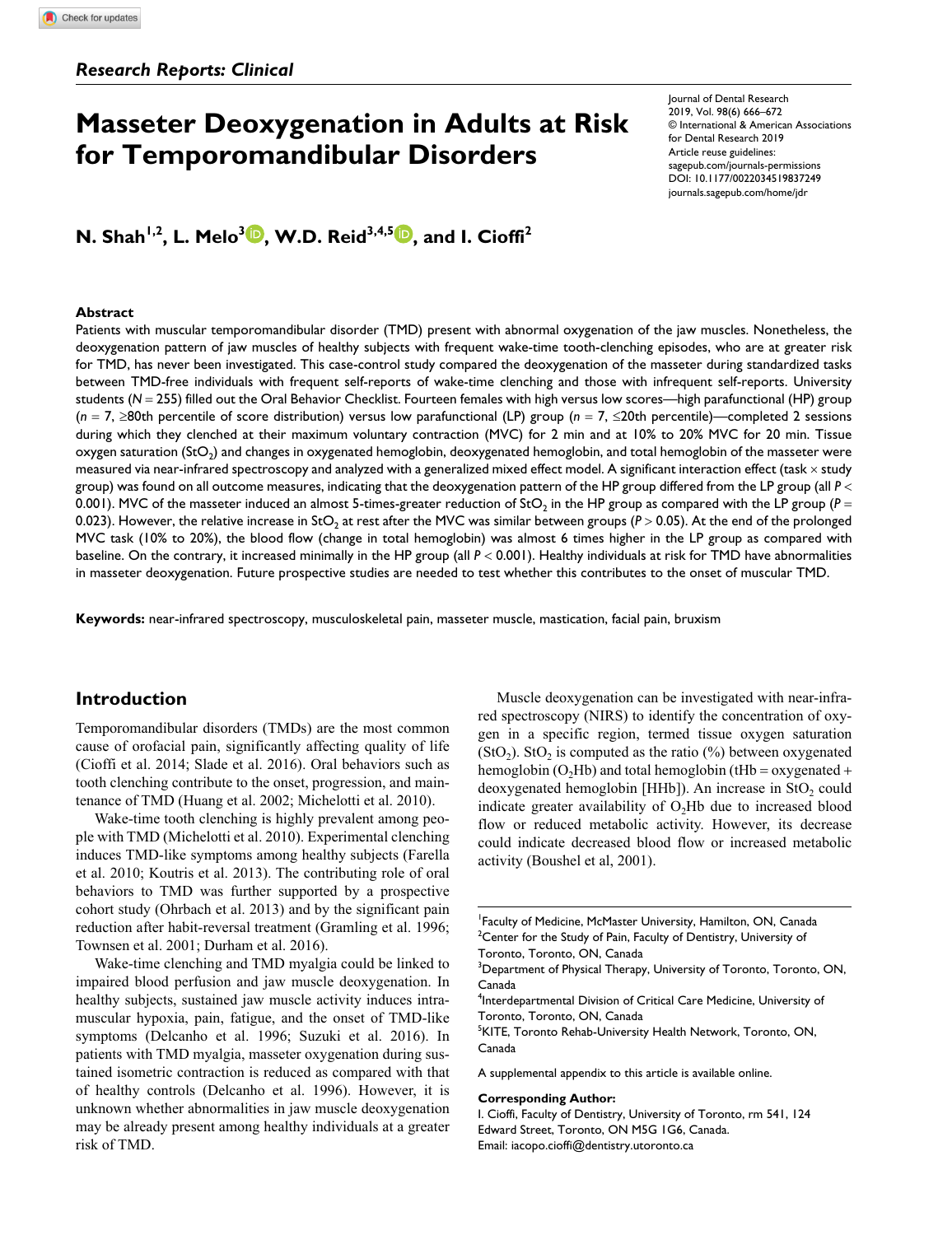

Figure 1. Recruitment of research participants and allocation to study groups. F, female; HP, high parafunctional; LP, low parafunctional; M, male; OBC6, 6 items from the Oral Behavior Checklist; TMD, temporomandibular disorder.

This study aimed to compare the deoxygenation of the masseter during standardized tasks between TMD-free participants with frequent self-reports of wake-time clenching (at a greater risk for TMD; Ohrbach et al. 2013) and those with infrequent self-reports (at a lower risk). It was hypothesized that the pattern of deoxygenation of the masseter would differ between these groups.

# **Materials and Methods**

## *Participants*

This case-control study was conducted at the University of Toronto between May and August 2017. University students (*N* = 255) completed the Oral Behavior Checklist (Markiewicz et al. 2006) through a web survey (Chow and Cioffi 2018; Fig. 1). Scores from 6 behaviors from the checklist (OBC6) characterized by pressing attitudes against soft tissues, objects, or teeth—were summed and tabulated (Cioffi et al. 2018): 1)

grinding teeth together during waking hours; 2) clenching teeth together during waking hours; 3) pressing, touching, or holding teeth together during times other than eating; 4) biting, chewing, or playing with tongue, cheeks, or lips; 5) holding bite objects between the teeth, such as hair, pipe, pencils, pens, and fingers; and 6) chewing gum. Men were excluded, as were women if they had a TMD pain screening questionnaire score ≥3 (Gonzalez et al. 2011). Two groups were selected: high parafunctional (HP) from the  $\geq$ 80th percentile of the frequency distribution and low parafunctional (LP) from the  $\leq 20$ th percentile (Fig. 1).

Exclusion criteria included dental fixed prostheses  $(≥3)$ teeth), ongoing orthodontic or dental treatment, neurologic disorders, intake of drugs affecting the central nervous system or masticatory muscles, orofacial pain, severe malocclusion/craniofacial deformities, and/or asymmetries. Exclusion criteria were evaluated with the survey and a clinical examination (Schiffman et al. 2014).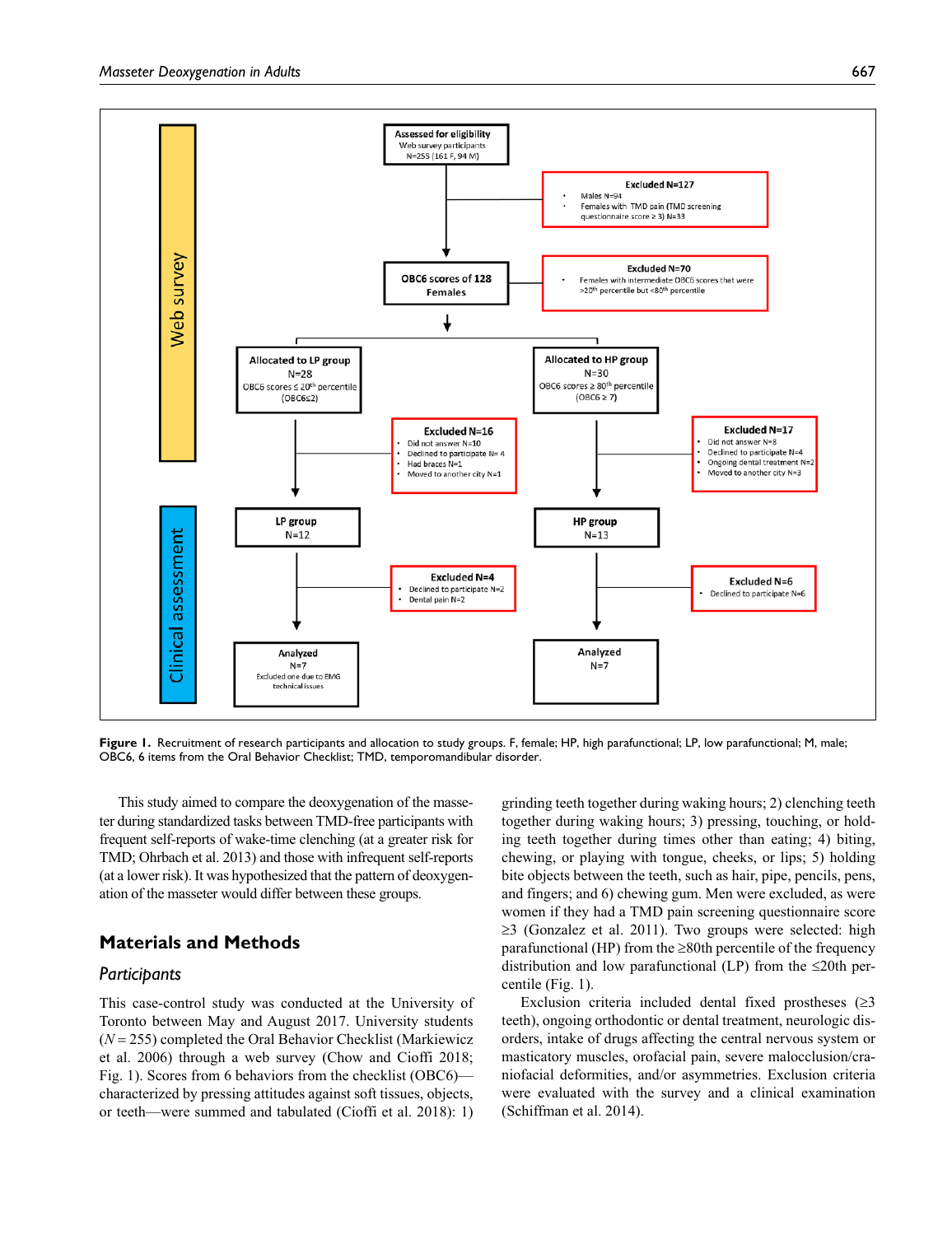# *NIRS and Ultrasonography*

A wireless NIRS device with standard nominal 760- and 850 nm wavelengths (PortaLite mini; Artinis Medical Systems BV) was used to measure  $StO_2$ ,  $O_2Hb$ ,  $HHb$ , and  $tHb$  (Boushel et al. 2001) of the right masseter. The device has 1 receiver and 3 transmitter optodes, with interoptode distances of 16, 21, and 26 mm. The skin was cleaned with alcohol and the optode placed over the belly of the masseter, as detected with manual palpation. Hypoallergenic tape secured the NIRS optode in position and limited extraneous light. Time-synchronized changes in chromophore levels of  $O_2Hb$ , HHb, tHb, and StO<sub>2</sub> were monitored in real time, sampled at 10 Hz, filtered (moving Gaussian), and stored for analysis with Oxysoft software (Artinis Medical Systems).

Ultrasonography (Vivid i Diagnostic Ultrasound System; GE Healthcare) connected to a linear array transducer (13 MHz) was used to determine the thickness of the subcutaneous tissue and the masseter (Serra et al. 2008) during rest and maximum voluntary contraction (MVC). The measurements were repeated twice to the nearest 0.1 mm by a single operator (N.S.). The average of the measurements (rest and MVC) was computed to determine which interoptode distance to use for data analysis (i.e., the one reaching the center of the muscle belly).

## *Surface Electromyography*

After the cheek was cleaned with a gel (Nuprep; Weaver and Company), surface electromyography (sEMG) electrodes (Duotrode, 12.5-mm diameter; Myotronics) were mounted in pairs (interelectrode distance of 19 mm) on the left masseter (Castroflorio et al. 2005). The electromyographic (EMG) signals were amplified, band pass filtered between 20 and 400 Hz (PowerLab 8/35; ADInstruments) with analog to digital sampling at 10 kHz, and stored for data analysis (LabChart 8.1; ADInstruments).

#### *Pressure Pain Thresholds*

Pressure pain thresholds (PPTs; Ohrbach and Gale 1989) were measured with a digital algometer (Wagner Force One, FDIX 25; Wagner Instruments) with a  $1$ -cm<sup>2</sup> rubber tip to evaluate jaw muscle tenderness (Cioffi et al. 2017; Cioffi et al. 2018). The tester (N.S.) was blinded to the allocation of subjects to groups. Pressure was increased at approximately 20 kPa/s. When pain was perceived, subjects rang a bell, which halted the pressure stimulus, and the PPT was read from the display. In random order, measurements were collected 3 times at 1-min intervals from the superficial masseter and anterior temporalis muscles (both sides) and thenar eminence in the right hand.

## *Experimental Protocol*

Height, weight, and blood pressure were measured. All testing was performed in the sitting position. PPTs were evaluated at baseline and at the end of the protocol. Next sEMG electrodes

and NIRS optodes were positioned. Participants closed their eyes, breathed slowly, relaxed their jaw muscles, and kept their teeth apart slightly for 30 s. Thereafter, they were asked to clench their teeth as hard as possible for 3 s, 3 times, separated by 5-s intervals. The average EMG amplitude recorded during 30-s rest and 3-s MVCs were set as 0% and 100% MVC, respectively.

Participants underwent 2 experimental sessions. In session A, participants clenched at MVC for 2 min. A 2-min rest was provided before and after the MVC (rest A and B). In session B, they performed two 10-min clenching tasks (MVC10A and MVC10B) by targeting 10% to 20% sEMG on a computer monitor, shown as a green band on the EMG output by LabChart. Three rests (rest A, 2 min; rest B, 1 min; rest C, 2 min) were interspersed before, in between, and after MVC10A and MVC10B.

At the end of session A and every 2 min during MVC10A and MVC10B (session B), participants indicated if they had tooth pain (yes/no) and rated pain and fatigue of the right/left masseter and temporalis with a visual analog scale (VAS; 0 to 100 mm; left endpoint, *no pain/fatigue*; right endpoint, *the worst pain/fatigue I can imagine*). Thereafter, the right masseter was scanned with ultrasound. The experimenter (N.S.) was blinded to group allocation.

This study conformed with STROBE guidelines for observational studies and was approved by the local Research Ethics Board (No. 34585). All participants provided informed consent.

## *Data Analysis*

Primary outcome measures were StO<sub>2</sub> and changes  $(\Delta)$  in O<sub>2</sub>Hb, HHb, and tHb. Data normality was tested with the Kolmogorov-Smirnov test. Between-group differences in body mass index (BMI) and blood pressure (during rest and MVC) were tested with independent sample *t* tests. Analysis of covariance was used to test differences in masseter thickness after controlling for BMI. Multivariate analysis of variance was used to test the effect of the experimental session on PPTs in both groups with the mean of the 2 trials obtained at each location, after discarding the first measurement.

A generalized mixed effect model was used to test betweenand within-group differences in primary outcome measures. Each subject was included in the model as a random factor, while task and study group (HP vs. LP) were included as fixed factors. The Bonferroni method was used to adjust for multiple comparisons ( $\alpha = 0.05$ ).

Differences in the frequency of tooth pain in both groups were assessed with chi-square tests. VAS scores for pain/ fatigue, as compared between right and left sides and between muscles, were not different (all *P* > 0.05) and were averaged for overall scores. The Mann-Whitney *U* test was used to test between-group differences in VAS scores for pain/fatigue. Correlations between pain/fatigue VAS scores and time were tested by computing Spearman's correlation coefficients.

The statistical significance was set at  $P < 0.05$ . SPSS 24 (IBM Corp.) was used. The allocation of subjects to groups was masked in the final data set, blinding the operator (I.C.).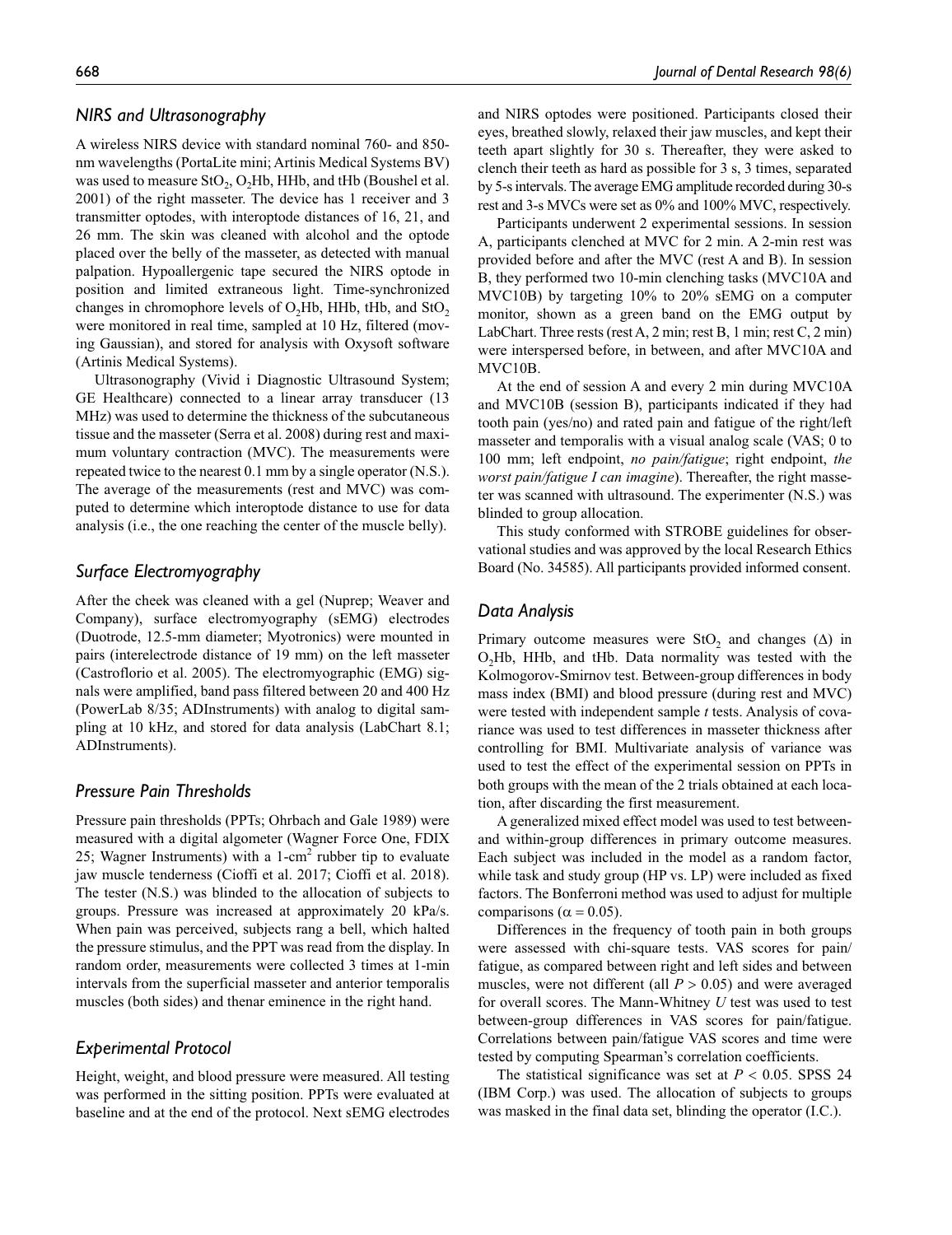### **Results**

A flow diagram depicting participant recruitment and information about exclusion is reported in Figure 1. The OBC6 scores of 128 eligible women out of 255 students were examined (≤20th and ≥80th percentiles of OBC6 score distribution). Initially, 70 women were excluded because of intermediate scores. The final sample included 7 females (mean  $\pm$  SD age,  $23.7 \pm 5.5$  y) with OBC6 scores ≥80th percentile (OBC6 ≥8; HP) and 7 females (27.6  $\pm$  5.8 y) with scores  $\leq$ 20th percentile (OBC6  $\leq$ 3; LP; Fig. 1). This sample was sufficient to achieve a power of 80% for assessing between-group differences in relative changes of  $StO$ , during MVC ( $d = 1.4$ ,  $\alpha = 0.05$ ).

The study groups had similar BMI  $(HP, 23.5 \pm 3.2; LP, 20.8 \pm 3.17 \text{ g/m}^2)$  and blood pressure (all  $P > 0.05$ ). The mean masseter thickness during rest (HP, 11.1  $\pm$ 4.2 mm; LP, 12.8 ± 4.5 mm; *P* = 0.485) and MVC (HP,  $13.8 \pm 4.2$  mm; LP,  $14.1 \pm 4.9$ mm;  $P = 0.554$ ) were similar between groups. PPTs at all locations were not different between groups at baseline and did not change after the experiment, *F*(3, 21)  $= 1.745, P = 0.189$ , Wilk's  $\Lambda = 0.800$ , partial  $η^2 = 0.200$ .

# *Hemodynamic Parameters during Session A*

Significant interactions task  $\times$  group ( $P$  < 0.001) were found for  $StO_2$ ,  $\Delta O_2Hb$ ,

ΔHHb, and ΔtHb (Figs. 2, 3; Appendix Table 1). As compared with rest A,  $StO<sub>2</sub>$  decreased during MVC in LP and HP (all  $P <$ 0.001) and was the greatest during rest B (all  $P < 0.001$ ). StO<sub>2</sub> did not differ between groups ( $P > 0.05$ ) during the tasks. However, the relative decrease in  $StO<sub>2</sub>$  during MVC was greater in the HP group ( $-10\% \pm 8.0\%$ ; LP,  $-2.2\% \pm 3.6\%$ ; *P* = 0.023; Fig. 4).

 $\Delta$ O<sub>2</sub>Hb was greater during rest B as compared with baseline rest A and MVC in the HP and LP groups (all  $P < 0.001$ ). However, in the LP group, no differences were found between rest A and MVC ( $P = 0.074$ ; Fig. 3).

ΔHHb was the greatest in both groups during MVC (all *P* < 0.001) but was greater in rest B than rest A in only the HP group ( $P < 0.001$ ; LP,  $P = 0.065$ ). ΔtHb increased significantly from baseline (rest A) to rest B in both groups (all  $P < 0.001$ ). There were no between-group significant differences for  $\Delta$ O<sub>2</sub>Hb,  $\Delta$ HHb, and  $\Delta$ tHb (*P* > 0.05; Fig. 3).

At the end of session A, VAS scores for muscle pain (LP,  $34.3 \pm 32.8$  mm; HP,  $34.6 \pm 31.4$  mm;  $P = 0.967$ ) and fatigue (LP, 33.9  $\pm$  29.1 mm; HP, 34.4  $\pm$  34.6 mm; *P* = 0.954) and



 $1.50$  $1.0$ 

 $0.50$ 

 $0.00$  $-0.5$ 

 $-1.00$ 

 $-1.50$ 

 $-2.00$ 

 $2.0$ 

Z scores

StO<sub>2</sub>

180  $240$ 

 $time(s)$ 

 $\Delta$ HHb

 $2.0$  $1.5<sup>°</sup>$ 

Z scores  $0.50$ 

 $0.0$ 

 $-0.5$ 

 $-1.0$ 

 $-1.5$  $-2.00$ 

 $2.0$ 

**Figure 2.** Slopes (mean *Z* scores) for StO<sub>2</sub> and changes in chromophores ( $\Delta$ O<sub>2</sub>Hb,  $\Delta$ HHb, and  $\Delta t$ Hb) measured during session A (rest A, 2 min; maximum voluntary contraction, 2 min; rest B, 2 min) in the high (HP, red) and low (LP, black) parafunctional groups. HHb, deoxygenated hemoglobin; O<sub>2</sub>Hb, oxygenated hemoglobin; StO<sub>2</sub>, oxygen tissue saturation; tHb, total hemoglobin.<br>The second themoglobin This figure is available in color online.

frequency of tooth pain ( $\chi^2 = 0$ ,  $df = 1$ ,  $P > 0.99$ ) were similar between groups.

#### *Hemodynamic Parameters during Session B*

A significant task  $\times$  group interaction ( $P < 0.001$ ) was found for  $StO<sub>2</sub>$ . In the LP group,  $StO<sub>2</sub>$  increased from rest A to rest C (all  $P < 0.001$ ; Fig. 5, Appendix Table 2). No differences were found between MVC10A and MVC10B ( $P = 0.935$ ). In HP,  $StO<sub>2</sub>$  decreased significantly during MVC10A and MVC10B as compared with rest A (all  $P < 0.001$ ), and it increased during the following resting sessions (all  $P < 0.001$ ). During rest A,  $StO<sub>2</sub>$  was significantly greater in the HP group than the LP group ( $P = 0.044$ ).

A significant task  $\times$  group interaction (all  $P < 0.001$ ) was found for  $ΔO_2Hb$ ,  $ΔHHb$ , and  $ΔtHb$ .  $ΔO_2Hb$  increased significantly throughout the session (all *P* < 0.001) in the LP group. In HP,  $\Delta$ O<sub>2</sub>Hb was the greatest during rest B and lowest during MVC10A (all  $P < 0.001$ ). In both groups, there were no differences between rest C and MVC10B (all *P* > 0.05). ΔHHb was

 $\frac{1}{360}$ 

 $\Delta$ O<sub>2</sub>Hb

180  $\frac{1}{240}$ 

 $\Delta$ tHb

 $time(s)$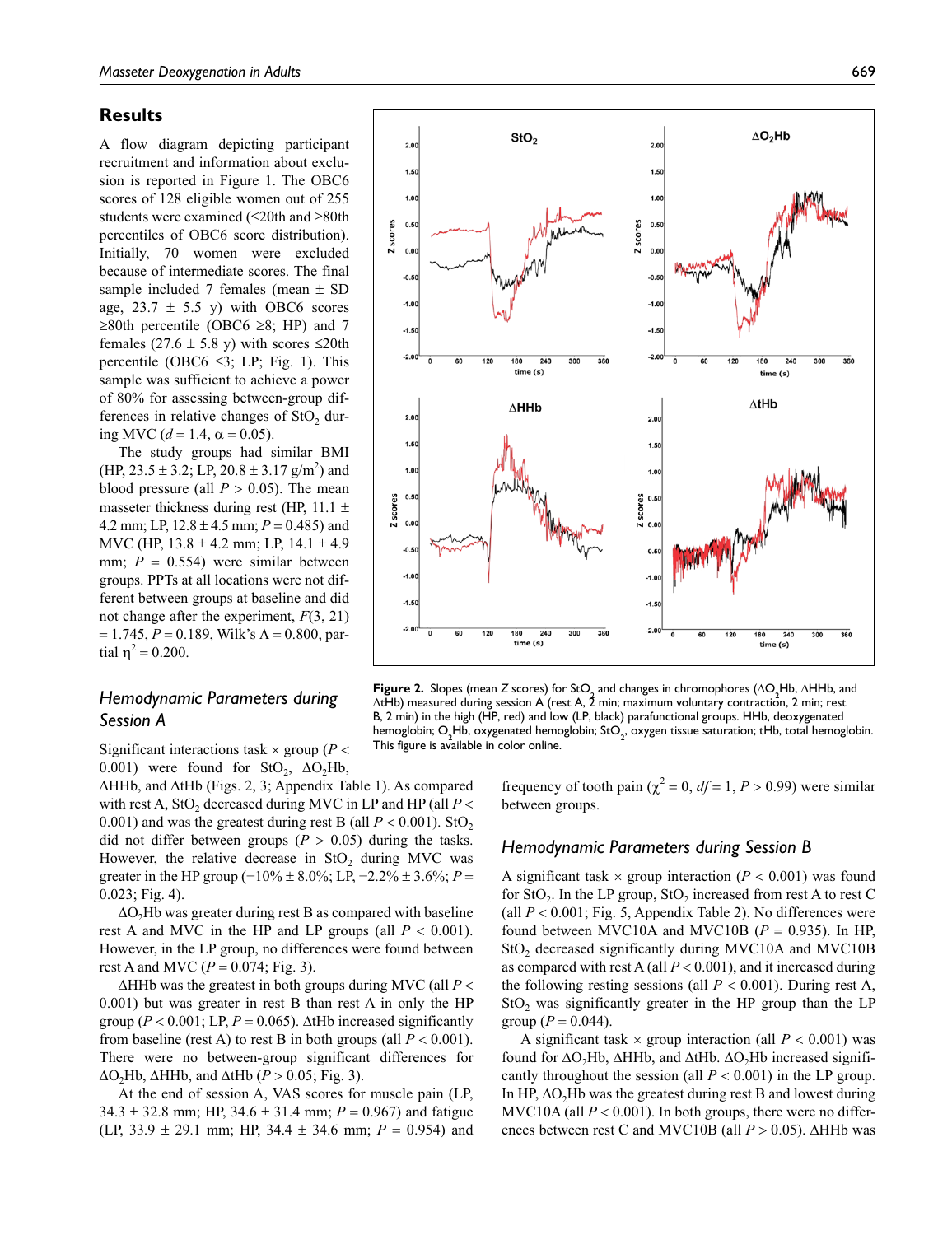

**Figure 3.** Mean values for  $$fO_2$$  and changes in chromophores ( $\triangle$ O<sub>2</sub>Hb,  $\triangle$ HHb, and  $\triangle$ tHb) measured during session A (rest A, 2 min; MVC, 2 min; rest B, 2 min) in the high (HP, red circle) and low (LP, black squares) parafunctional groups. Error bars indicate SEM. Significant differences ( $P < 0.05$ ) between tasks within the same group are indicated by different capital letters (HP/red group) or lowercase letters (LP/black group). Same letters indicate no significant differences between tasks. During session A, no between-group significant differences were found. au, arbitrary units; HHb, deoxygenated hemoglobin; MVC, maximum voluntary contraction; O<sub>2</sub>Hb, oxygenated hemoglobin; StO<sub>2</sub>, oxygen tissue saturation; tHb, total hemoglobin. This figure is available in color online.



**Figure 4.** Mean value of  $StO<sub>2</sub>$  relative changes during MVC and at postexercise in the HP (red) and LP (black) groups. Error bars indicate SD. \*\*Between-groups difference at *P* < 0.05. HP, high parafunctional; LP, low parafunctional; MVC, maximum voluntary contraction;  $StO_2$ , oxygen tissue saturation. This figure is available in color online.

the highest during MVC10B and the lowest during rest A (all  $P < 0.001$ ) the LP group. In the HP group, it was the highest during MVC10A and MVC10B (but with no differences between these 2 time points,  $P = 0.919$ ) and lowest in rest C (all  $P < 0.001$ ).  $\Delta t$ Hb increased progressively, reaching the highest value during MVC10B and then decreased during rest C in both groups (all  $P < 0.001$ ). There were no differences between rest B and MVC10B ( $P = 0.967$ ) in the HP group and between rest B and rest C in the LP group  $(P = 0.183)$ . No between-group differences in ΔO2Hb, ΔHHb, and ΔtHb during the tasks were found (all  $P > 0.05$ ).

There were no significant betweengroup differences in VAS pain and fatigue scores (median [IQR] pain: HP, 22 [51] mm; LP, 27 [43] mm; *P* = 0.147; fatigue: HP, 37 [46] mm; LP, 33 [59] mm; *P* = 0.856). Overall pain and fatigue VAS scores increased significantly with time in the HP and LP groups (pain: HP,  $r = 0.188$ , *P* = 0.001; LP, *r* = 0.167, *P* = 0.005; fatigue: HP, *r* = 0.266, *P* < 0.001; LP, *r* = 0.274, *P* < 0.001; Appendix Fig. 1).

Tooth pain was more frequently reported in the HP group ( $\chi^2$  = 29.1, *df* = 1,  $P < 0.001$ ) than the LP group.

#### **Discussion**

This study represents the first to examine the hemodynamic parameters of the masseter among healthy participants with higher versus lower risk of TMD. MVC of the masseter induced a 5-times-greater StO<sub>2</sub> reduction among subjects with a higher frequency of oral behaviors (HP) as compared with a lower frequency (LP). Nonetheless, the relative increase in  $StO<sub>2</sub>$ at the end of the session was similar between groups (Fig. 4). Moreover, during a prolonged submaximal contraction (10%

to 20% MVC), StO<sub>2</sub> steadily increased among LP individuals. Conversely, it dropped significantly among HP ones, although they had greater  $StO<sub>2</sub>$  at baseline (Fig. 5). The blood flow through the muscle (tHb) was almost 6 times higher at the end of the submaximal exercise in the LP group as compared with baseline (Fig. 5). On the contrary, it increased minimally in the HP group. Of interest, the PPTs (Michelotti et al. 2012; Al-Harthy et al. 2016; Cioffi et al. 2018) and thickness of the masseter did not differ between the groups and fell within normal ranges (Reis Durao et al. 2017). These results suggest that the HP group had less oxygen than the LP group during the same clenching task, that postexercise hyperemia may not allow a quick recovery for HP subjects, and that mechanisms different from vascular compression may be responsible for limited oxygen delivery in the HP group. It was previously reported that those with myogenous TMD (Delcanho et al. 1996) had reduced oxygenation of the masseter as compared with healthy subjects. Our report revealed that such abnormality is already present among healthy individuals at risk of TMD.

For this study, we decided to exclude those with orofacial pain to eliminate a confounding variable, pain, which could have affected the measures and data analysis (Shimada et al. 2013). Also, we use a threshold of 10% MVC because a contraction of about 5% MVC is sufficient to bring the teeth into contact (Roark et al. 2003) and clenching episodes >10% MVC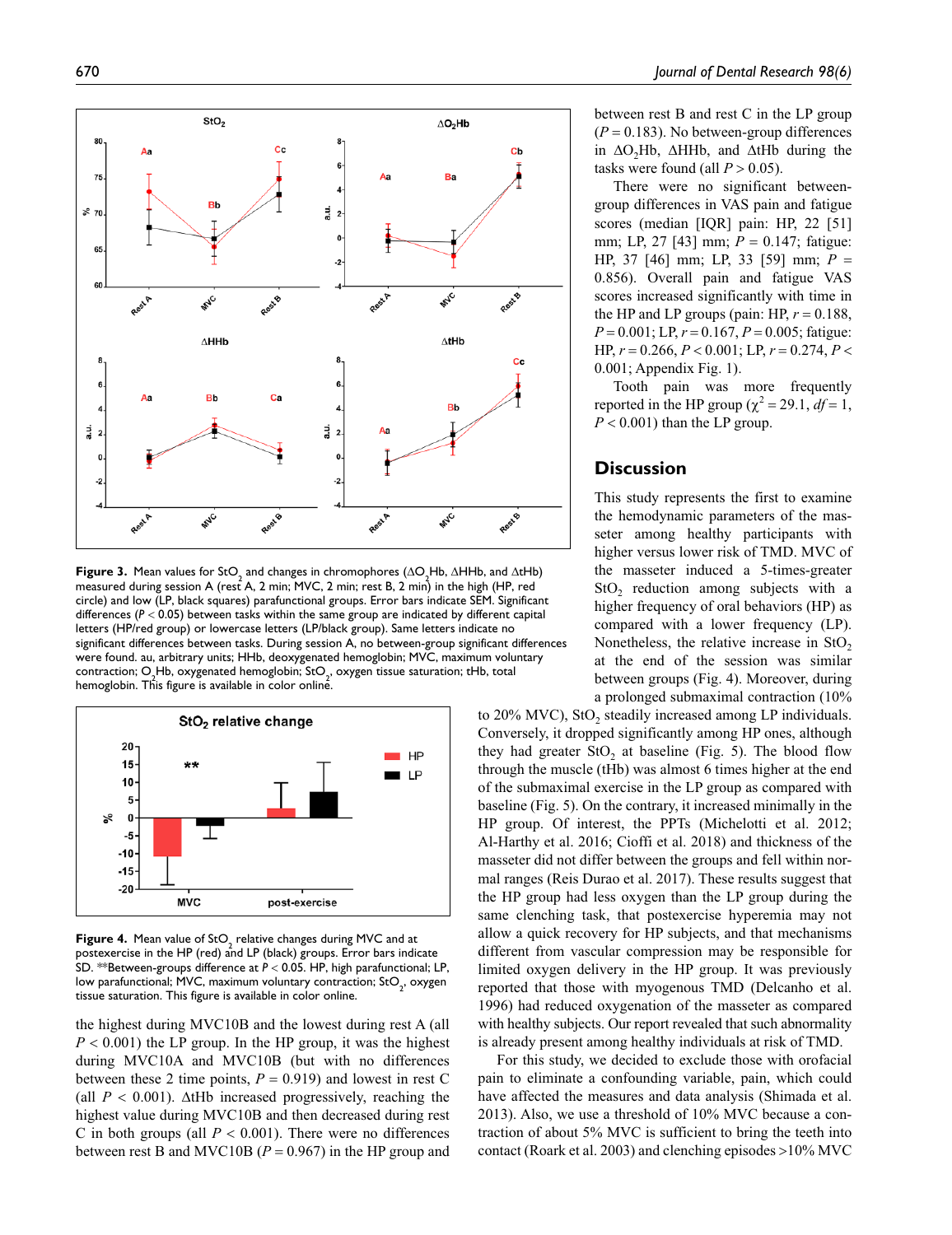are highly frequent among those with myogenous TMD (Cioffi et al. 2017).

In agreement with previous studies (Delcanho et al. 1996; Suzuki et al. 2016), both exercises significantly influenced the hemodynamic parameters. During MVC, the greater relative decrease in StO<sub>2</sub> of the HP group versus the LP group (Fig. 4), with the similar increase in tHb (Fig. 3), could suggest a greater mismatch between oxygen delivery and oxygen consumption in the HP group. A vigorous isometric contraction (MVC) has 2 major effects on the oxygenation of the muscle fibers (Delcanho et al. 1996). First, the shortening and subsequent lateral expansion of muscle fibers induce a mechanical compression of blood vessels (which contrasts vasodilation) and contributes to local ischemia (drop of  $StO<sub>2</sub>$ ). After a few seconds, the local blood perfusion can increase through vasodilation, and more oxygen is delivered to the muscle fibers (increase of  $StO<sub>2</sub>$ ), favoring oxidative metabolism (exercise hyperemia). However, at  $\geq 70\%$  MVC or  $>30\%$ MVC in other muscles (Kahn et al. 1998; van Beekvelt et al. 2003), the blood flow to the muscle is severely impaired, and the extravascular mechanical compression overcomes the vasodilation response (Delcanho et al. 1996). After the exercise is completed, postexercise hyperemia occurs, with  $StO<sub>2</sub>$  becoming greater than preexercise. The changes that we found in  $StO<sub>2</sub>$ ,

O<sub>2</sub>Hb, HHb, and tHb at the end of session in both groups are consistent with a postexercise hyperemia (Fig. 3).

The postexercise hyperemia is a critical factor to investigate whether blood flow is sufficient to meet the metabolic demand (Kahn et al. 1998). Insufficient oxygen delivery may be responsible for an early onset of anaerobic metabolism, with release of proalgesic mediators (Delcanho et al. 1996). This predisposes to a greater risk of tissue damage and muscle injuries. Depending on the antioxidant capacity of muscle, reperfusion injury could also occur (Walker 1991). Interestingly, during MVC, the concentration of tHb did not differ between the HP and LP groups (Fig. 3). This leads to a hypothesis that the differences in StO<sub>2</sub> relative changes during MVC are not related to a reduced blood flow during MVC but probably to abnormalities in oxygen extraction/delivery at a local level (Willingham and McCully 2017).

A prolonged submaximal contraction induced decreases of  $StO<sub>2</sub>$  in the HP group but not for the LP group. Below 20% of MVC, vasodilating response overcomes the extravascular mechanical compression of the vessels (Delcanho et al. 1996), and the blood flow to the muscle is minimally impaired. It appears that the muscle blood flow provided a better match to oxygen demands during the submaximal contraction among LP individuals than HP.



**Figure 5.** Mean values for StO<sub>2</sub> and changes in chromophores  $(\Delta Q, Hb, \Delta H Hb, \text{ and } \Delta t Hb)$ measured during session B (rest A, 5 min; MVC10A, 10 min at 10% to 20%; rest B, 2 min; MVC10B, 10 min at 10% to 20%; rest C, 5 min) in the high (HP, red circles) and low (LP, black squares) parafunctional groups. Error bars indicate SEM. Significant differences (*P* < 0.05) between tasks within the same group are indicated by different capital letters (HP/red group) or lowercase letters (LP/black group). Same letters indicate no significant differences between tasks. \*Between-group difference at *P* < 0.05. au, arbitrary units; HHb, deoxygenated hemoglobin; MVC, maximum voluntary contraction; O<sub>2</sub>Hb, oxygenated hemoglobin; StO<sub>2</sub>, oxygen tissue saturation; tHb, total hemoglobin. This figure is available in color online.

The possible sequelae of this abnormal pattern of deoxygenation need to be further investigated. It may be responsible for the early onset of anaerobic metabolism during exercise (van Beekvelt et al. 2003) and the increased production of oxygen radicals with poor endothelial function and limited perfusion; it may also cause structural abnormalities within the muscle (Close et al. 2005; Pereira et al. 2015). These significant changes could be responsible for TMD myalgia onset. Also, since patients with TMD spend most of their time keeping their teeth in contact (Cioffi et al. 2017), abnormalities in deoxygenation may contribute to the maintenance and progression of the disease.

This study has some limitations. First, we included only females to eliminate sex-related confounders (Torisu et al. 2006; Slade et al. 2016); therefore, we cannot draw conclusions on men. Second, the EMG visual feedback was constructed with data from the contralateral muscle because it was not possible to fit both the sEMG electrodes and the NIRS probe on the same muscle. However, all participants had Angle class I and no facial asymmetries. As such, it is likely that this issue did not significantly affect measurements. Third, we used EMG feedback instead of bite force. The use of an occlusal transducer for the measurement of bite force could have affected muscle contraction patterns (Augusti et al. 2015).